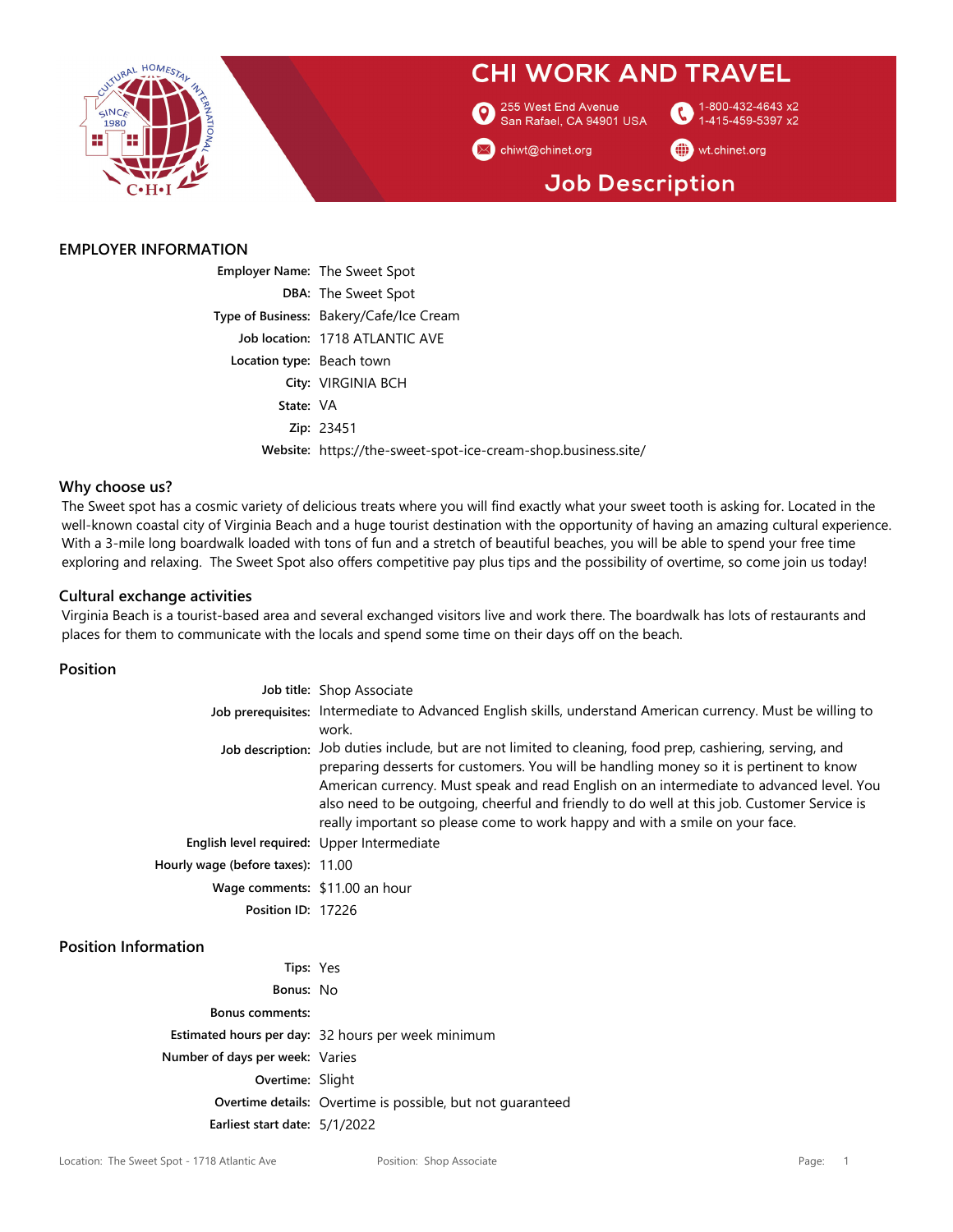

255 West End Avenue<br>3 San Rafael, CA 94901 USA

1-800-432-4643 x2  $\bullet$ 1-415-459-5397 x2

M chiwt@chinet.org

wt.chinet.org

# **Job Description**

| Latest start date: $7/1/2022$                                               |                                                                                                                                                                                                                                                                                                                                                                                                                                                                                                                                                                                                                                                                                                                                                                                                                                                                                                     |
|-----------------------------------------------------------------------------|-----------------------------------------------------------------------------------------------------------------------------------------------------------------------------------------------------------------------------------------------------------------------------------------------------------------------------------------------------------------------------------------------------------------------------------------------------------------------------------------------------------------------------------------------------------------------------------------------------------------------------------------------------------------------------------------------------------------------------------------------------------------------------------------------------------------------------------------------------------------------------------------------------|
| Earliest end date: 8/10/2022                                                |                                                                                                                                                                                                                                                                                                                                                                                                                                                                                                                                                                                                                                                                                                                                                                                                                                                                                                     |
| Latest end date: 9/30/2022                                                  |                                                                                                                                                                                                                                                                                                                                                                                                                                                                                                                                                                                                                                                                                                                                                                                                                                                                                                     |
| Is the employer willing to hire couples? No                                 |                                                                                                                                                                                                                                                                                                                                                                                                                                                                                                                                                                                                                                                                                                                                                                                                                                                                                                     |
| Is the employer willing to hire group of $Y_{PS}$<br>friends?               |                                                                                                                                                                                                                                                                                                                                                                                                                                                                                                                                                                                                                                                                                                                                                                                                                                                                                                     |
| Meals? Yes                                                                  |                                                                                                                                                                                                                                                                                                                                                                                                                                                                                                                                                                                                                                                                                                                                                                                                                                                                                                     |
|                                                                             | Meals details: Unlimited free dessert.                                                                                                                                                                                                                                                                                                                                                                                                                                                                                                                                                                                                                                                                                                                                                                                                                                                              |
| Is a drug test required? No                                                 |                                                                                                                                                                                                                                                                                                                                                                                                                                                                                                                                                                                                                                                                                                                                                                                                                                                                                                     |
| Drug test comments:                                                         |                                                                                                                                                                                                                                                                                                                                                                                                                                                                                                                                                                                                                                                                                                                                                                                                                                                                                                     |
| Is employer interview required? No                                          |                                                                                                                                                                                                                                                                                                                                                                                                                                                                                                                                                                                                                                                                                                                                                                                                                                                                                                     |
| Employer interview details:                                                 |                                                                                                                                                                                                                                                                                                                                                                                                                                                                                                                                                                                                                                                                                                                                                                                                                                                                                                     |
| Do students complete an additional $N_O$<br>application upon arrival?       |                                                                                                                                                                                                                                                                                                                                                                                                                                                                                                                                                                                                                                                                                                                                                                                                                                                                                                     |
| Possibility to find a second job in the area Yes                            |                                                                                                                                                                                                                                                                                                                                                                                                                                                                                                                                                                                                                                                                                                                                                                                                                                                                                                     |
|                                                                             | Second jobs require you to contact CHI at chiwt@chinet.org or 1-800-432-4643 to receive the required form. The new potential<br>employer will need to complete it. Both you and the employer will need to sign and return it to CHI for approval. You can work with a<br>new secondary employer ONLY AFTER you have received written authorization from CHI.<br>Additional comments regarding second job: Second jobs must NOT conflict with the primary job schedule! Work & Travel participants are<br>not permitted to begin work before their Sponsor has approved any secondary employer. If<br>you are found starting any new job without permission from CHI your program will be<br>terminated. This is for your safety. A second job offer and instructions will be provided in<br>your welcome letter. Your CHI program coordinator is always available to help you with this<br>process. |
|                                                                             | When will work begin? Your official start date will be scheduled once you arrive at the employer.                                                                                                                                                                                                                                                                                                                                                                                                                                                                                                                                                                                                                                                                                                                                                                                                   |
|                                                                             | Arrival Instructions: Please contact your PC with flight information and also contact your Host Company 2 weeks<br>prior to your arrival. It is important that you make them aware you are coming so they are<br>prepared for you. Your official start date will be scheduled once you arrive at the employer.<br>Start dates may vary several days from your DS date. Please be patient and allow the<br>employer to integrate you into the schedule.                                                                                                                                                                                                                                                                                                                                                                                                                                              |
| Is training required? Yes                                                   |                                                                                                                                                                                                                                                                                                                                                                                                                                                                                                                                                                                                                                                                                                                                                                                                                                                                                                     |
|                                                                             | Conditions of training: Training at your assigned store is paid at the hourly rate. Training may take up to two weeks.<br>Students may not receive full hours until the training period is complete. No job, or hours at<br>a job, can be 100% guaranteed. Regardless of what your work contract states, there is always<br>a possibility that you will work more or less hours. Participants should expect to have less<br>hours during the first two weeks of training. Students will be required to work on peak<br>business days, Friday, Saturday, and Sundays.                                                                                                                                                                                                                                                                                                                                |
| Is there possibility to change positions? No                                |                                                                                                                                                                                                                                                                                                                                                                                                                                                                                                                                                                                                                                                                                                                                                                                                                                                                                                     |
| Uniform required? Yes                                                       |                                                                                                                                                                                                                                                                                                                                                                                                                                                                                                                                                                                                                                                                                                                                                                                                                                                                                                     |
| Does employer provide uniform? Yes                                          |                                                                                                                                                                                                                                                                                                                                                                                                                                                                                                                                                                                                                                                                                                                                                                                                                                                                                                     |
| Cost of uniform: \$15                                                       |                                                                                                                                                                                                                                                                                                                                                                                                                                                                                                                                                                                                                                                                                                                                                                                                                                                                                                     |
| Is uniform refundable? No                                                   |                                                                                                                                                                                                                                                                                                                                                                                                                                                                                                                                                                                                                                                                                                                                                                                                                                                                                                     |
|                                                                             | Uniform provided details: 2 shirts, 2 hats and hoodie provided. Any additional, must pay.                                                                                                                                                                                                                                                                                                                                                                                                                                                                                                                                                                                                                                                                                                                                                                                                           |
| Do students need to purchase specific $\gamma_{PS}$<br>clothes or footwear? |                                                                                                                                                                                                                                                                                                                                                                                                                                                                                                                                                                                                                                                                                                                                                                                                                                                                                                     |

**If so, details for clothing:** Non-slip shoes, you have the option of jeans, black pants, khakis, or shorts. Short length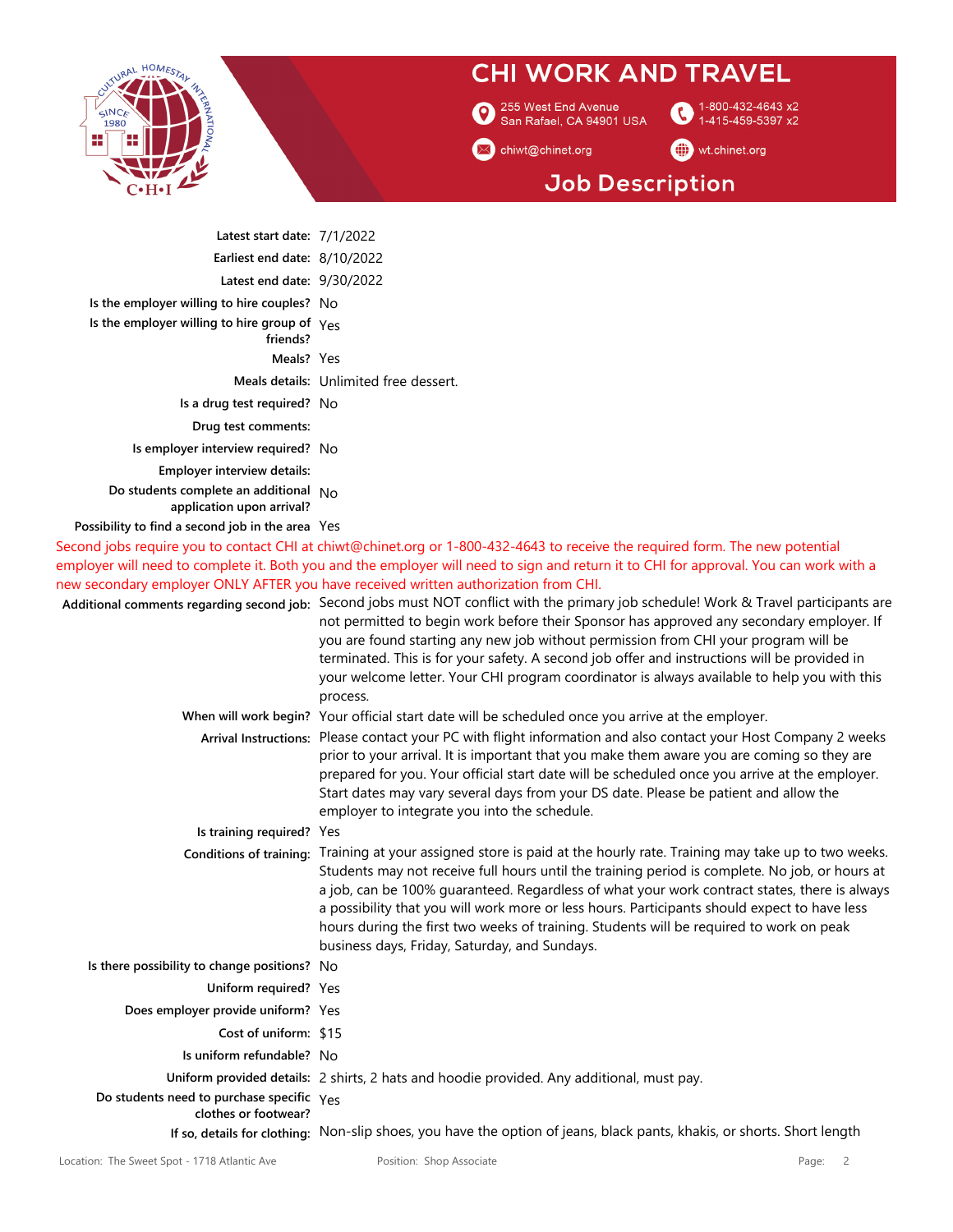

255 West End Avenue San Rafael, CA 94901 USA

chiwt@chinet.org

-800-432-4643 x2 1-415-459-5397 x2

wt.chinet.org

## **Job Description**

needs to be reasonable. If too short, you will be sent home. Must wear your hat to each shift. If not, you will be required to buy a new one.

**Grooming:** Working in customer service, all staff must have good hygiene (wear deodorant). Long hair must be pulled up and away from face/off shoulders at all times. Facial hair must be short and maintained. Females, make-up must be subtle.

**Important points of job:** Must have a positive attitude and a good work ethic. Must be in good health and able to

stand for long periods of time. **Additional position information:** WHAT TO EXPECT AT WORK: To lift and carry 22kgs, manual dexterity, bend, stoop, twist, reach, and stand for long periods of time. Multi-task in a very fast-paced environment. Participants may be in contact with sharp knives, boiling liquids, and hot pans. You will clean, including washing heavy kitchen mats, breaking down boxes, and removing garbage. Kitchens will be hot. Support, encourage, respect colleagues. Provide courteous, friendly, efficient customer service. Be able to work in a team. Students will be required to work on peak business days, Friday, Saturday, and Sundays. Cashiers: Basic math skills; must be familiar with U.S. currency prior to arriving.

> US RESTAURANT CULTURE: Some days will be slower than others. It is common practice in the United States for employees of restaurants to be sent home early (cut) if business does not allow for a full staff.

MEDICAL ISSUES: If you travel to the U.S. knowing that you have a medical condition that would prevent you from working at your pre-arranged job, CHI will terminate your program. Please disclose any allergies (food, dust, or chemical) or pre-existing conditions that may affect your ability to fulfill your commitments at your pre-arranged job. If you have a sudden medical problem that prevents you from working at your pre-arranged job, you must get a note from a doctor in the U.S. before you take any action to leave your pre-arranged job. If the medical condition is serious or is not covered by your insurance, CHI may ask that you return to your home country, for your health and safety.

HOW TO AVOID PROGRAM TERMINATION: Within 24 hours after arrival complete the "SEVIS VALIDATION" in your online CHI Portal. ( wt.chinet.org ) As early as possible, but no later than one week after changing addresses or phone numbers, update them in your CHI portal. ( wt.chinet.org ) Before starting work or training at a new or second job, you must get permission from CHI. Respond to all emails from CHI. You are responsible for ensuring emails from CHI do not go to spam. Monthly Evaluations must be completed each month you are on the Work Travel program.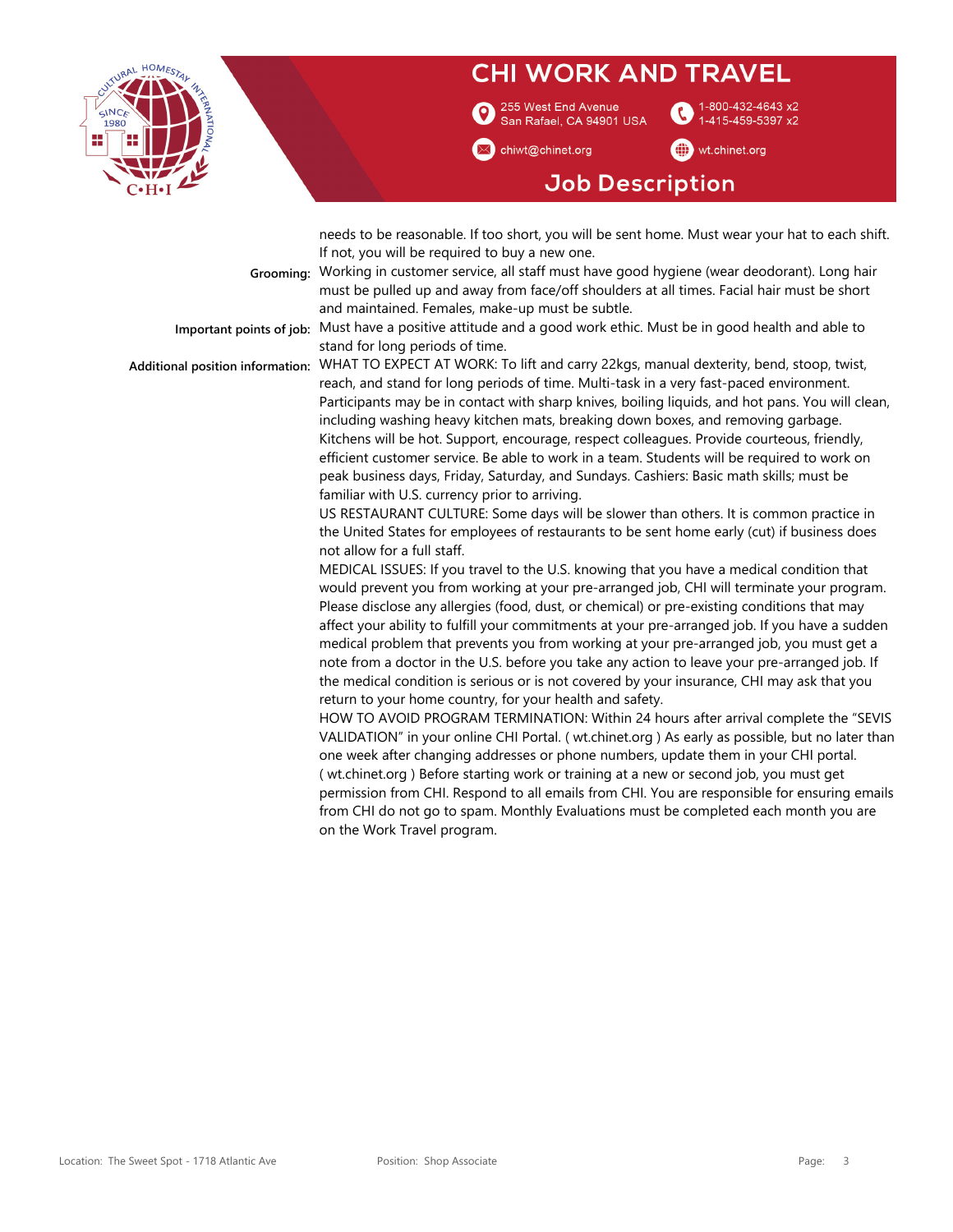

255 West End Avenue<br>3 San Rafael, CA 94901 USA

1-800-432-4643 x2  $\bullet$ 1-415-459-5397 x2

M chiwt@chinet.org

#### wt.chinet.org

## **Job Description**

#### **Housing Information**

|                                                                                                                         | <b>Housing name:</b> The Sweet Spot Employer Housing                                                                                                              |
|-------------------------------------------------------------------------------------------------------------------------|-------------------------------------------------------------------------------------------------------------------------------------------------------------------|
|                                                                                                                         | Housing address: 1718 ATLANTIC AVE                                                                                                                                |
|                                                                                                                         | City: VIRGINIA BCH                                                                                                                                                |
|                                                                                                                         | Phone: (757) 754-6168                                                                                                                                             |
| Fax:                                                                                                                    |                                                                                                                                                                   |
|                                                                                                                         | <b>Contact: Mery Ghattas</b>                                                                                                                                      |
|                                                                                                                         | Email: mery@iamthesweetspot.com                                                                                                                                   |
| Website:                                                                                                                |                                                                                                                                                                   |
| Housing assisted by: Employer                                                                                           |                                                                                                                                                                   |
| Is student required to sign a separate $Y_{\text{eS}}$<br>housing contract?                                             |                                                                                                                                                                   |
| If so, contract details: Lease/contract                                                                                 |                                                                                                                                                                   |
| Type of housing: Apartment                                                                                              |                                                                                                                                                                   |
| Number of people to a room: 2-4                                                                                         |                                                                                                                                                                   |
| <b>Bedrooms: 2-3</b>                                                                                                    |                                                                                                                                                                   |
| <b>Bath:</b> $1-2$                                                                                                      |                                                                                                                                                                   |
| Cost Type: Week                                                                                                         |                                                                                                                                                                   |
| Cost Amount: \$120.00                                                                                                   |                                                                                                                                                                   |
|                                                                                                                         | Cost Details \$120 per week                                                                                                                                       |
| Is housing cost deducted from paycheck? Yes                                                                             |                                                                                                                                                                   |
| Is housing deposit required? Yes                                                                                        |                                                                                                                                                                   |
| Deposit amount: \$365                                                                                                   |                                                                                                                                                                   |
| Housing deposit due date: Upon Arrival                                                                                  |                                                                                                                                                                   |
| Instructions for deposit payment:                                                                                       |                                                                                                                                                                   |
| Is housing deposit refundable? Yes                                                                                      |                                                                                                                                                                   |
|                                                                                                                         | Conditions for deposit refund: \$50 non-refundable cleaning fee, but as long as the housing is clean and damage-free, your<br>remaining deposit will be returned. |
| Utilities included: Yes                                                                                                 |                                                                                                                                                                   |
| If so, utilities details:                                                                                               |                                                                                                                                                                   |
| Utilities estimated cost per month: \$0                                                                                 |                                                                                                                                                                   |
| Is the housing mandatory? Yes                                                                                           |                                                                                                                                                                   |
| Can students find alternative housing $N_O$                                                                             |                                                                                                                                                                   |
| during their stay?<br>Method of transportation from housing to $\;$ $_{\mathsf{O}\mathsf{W}\mathsf{D}}\;$<br>work site: |                                                                                                                                                                   |
|                                                                                                                         | Transportation details: Bike, walking, public transportation                                                                                                      |
|                                                                                                                         | Additional housing features: Linens provided fully stocked kitchen with all necessary items (silverware, plate ware, pots,<br>pans).                              |
| Comments:                                                                                                               |                                                                                                                                                                   |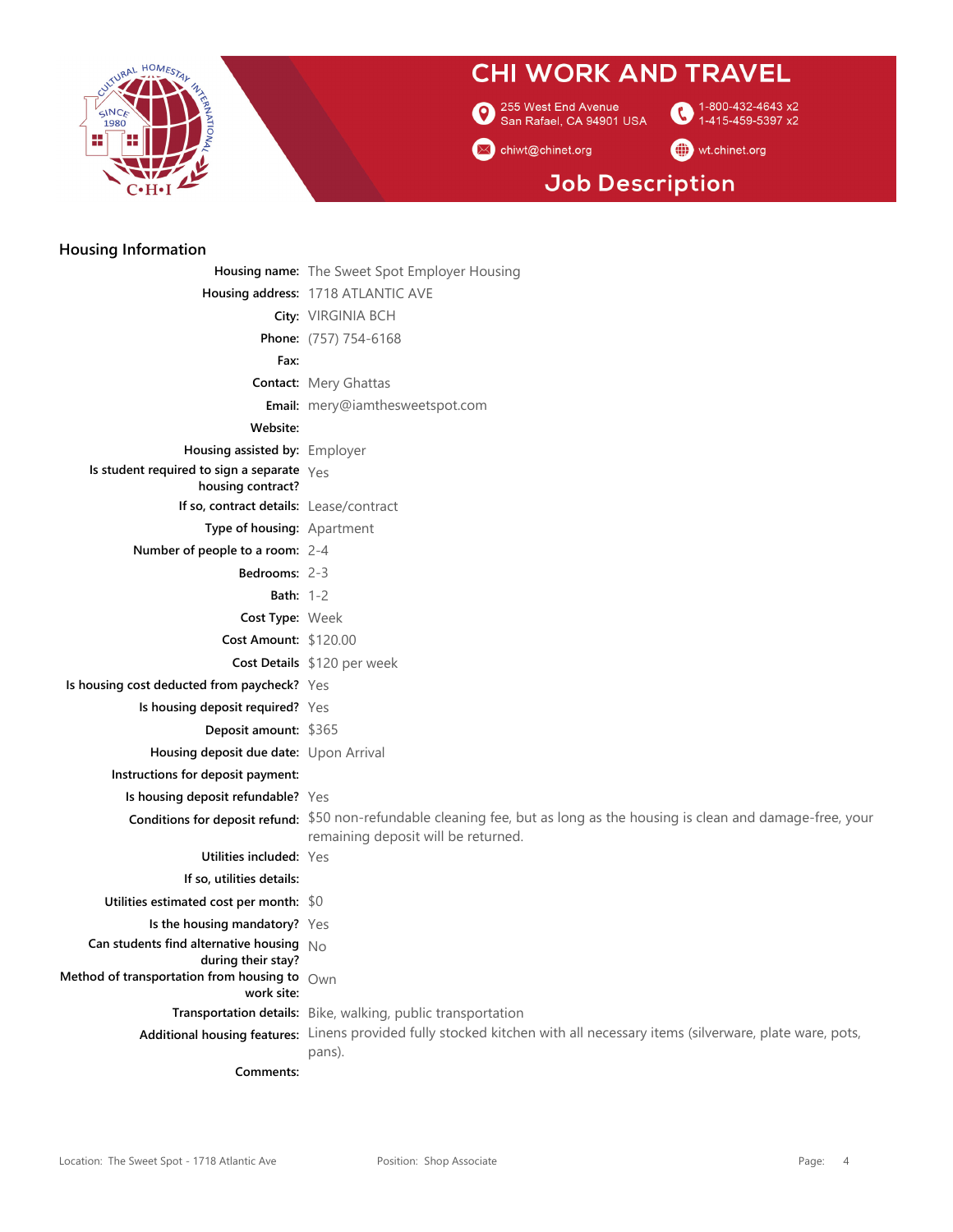

255 West End Avenue<br>San Rafael, CA 94901 USA  $\boldsymbol{\Omega}$ 

1-800-432-4643 x2 G 1-415-459-5397 x2

M chiwt@chinet.org

wt.chinet.org

# **Job Description**

#### **Location Area Information**

| Location type: Beach town                                     |                                                                           |
|---------------------------------------------------------------|---------------------------------------------------------------------------|
| <b>Location of work site best described as:</b> Beach town    |                                                                           |
| Location details:                                             |                                                                           |
| <b>Average daily temperature:</b> 80 F and above              |                                                                           |
|                                                               | <b>Community or regional website:</b> https://www.visitvirginiabeach.com/ |
|                                                               | <b>Nearest cities:</b> Norfolk, Virginia                                  |
| <b>Distance to nearest cities: 30-45 miles</b>                |                                                                           |
| What to wear:                                                 |                                                                           |
| <b>Available public transportation:</b> Hampton Roads Transit |                                                                           |
|                                                               | Public transportation access: https://gohrt.com/routes/virginia-beach/    |
|                                                               |                                                                           |

#### **Accessible amenities (by walking or public transportation)**

**Food market:** Yes **Shopping mall:** Yes **Post office:** Yes **Movie theater:** Yes **Restaurants:** Yes **Fitness center:** Yes **Laundry:** Yes **Internet café:** No **Public library:** Yes

#### **Suggested Travel Information**

|                                                                                   | <b>Nearest international airport:</b> Norfolk International Airport                                                                                        |
|-----------------------------------------------------------------------------------|------------------------------------------------------------------------------------------------------------------------------------------------------------|
|                                                                                   | Nearest airport: Virginia Beach Airport                                                                                                                    |
| Transportation from airport to employer Taxi, Uber, Lyft<br>and / or housing:     |                                                                                                                                                            |
| Nearest bus station (to the airport): Greyhound                                   |                                                                                                                                                            |
| <b>Bus information (web site):</b> www.greyound.com                               |                                                                                                                                                            |
| <b>Nearest train information (to the airport):</b> Amtrak                         |                                                                                                                                                            |
| Train information (web site): www.amtrak.com                                      |                                                                                                                                                            |
| If participant arrives after hours suggested, $TBA$<br>overnight<br>accomodation: |                                                                                                                                                            |
| Cost per night: Varies                                                            |                                                                                                                                                            |
| Transportation to overnight accomodation: Taxi, Uber, Lyft                        |                                                                                                                                                            |
| Transportations cost: Varies                                                      |                                                                                                                                                            |
|                                                                                   | Travel Instructions: Please contact your PC with flight information and also contact your Host Company 2 weeks<br>prior to your arrival so they are aware. |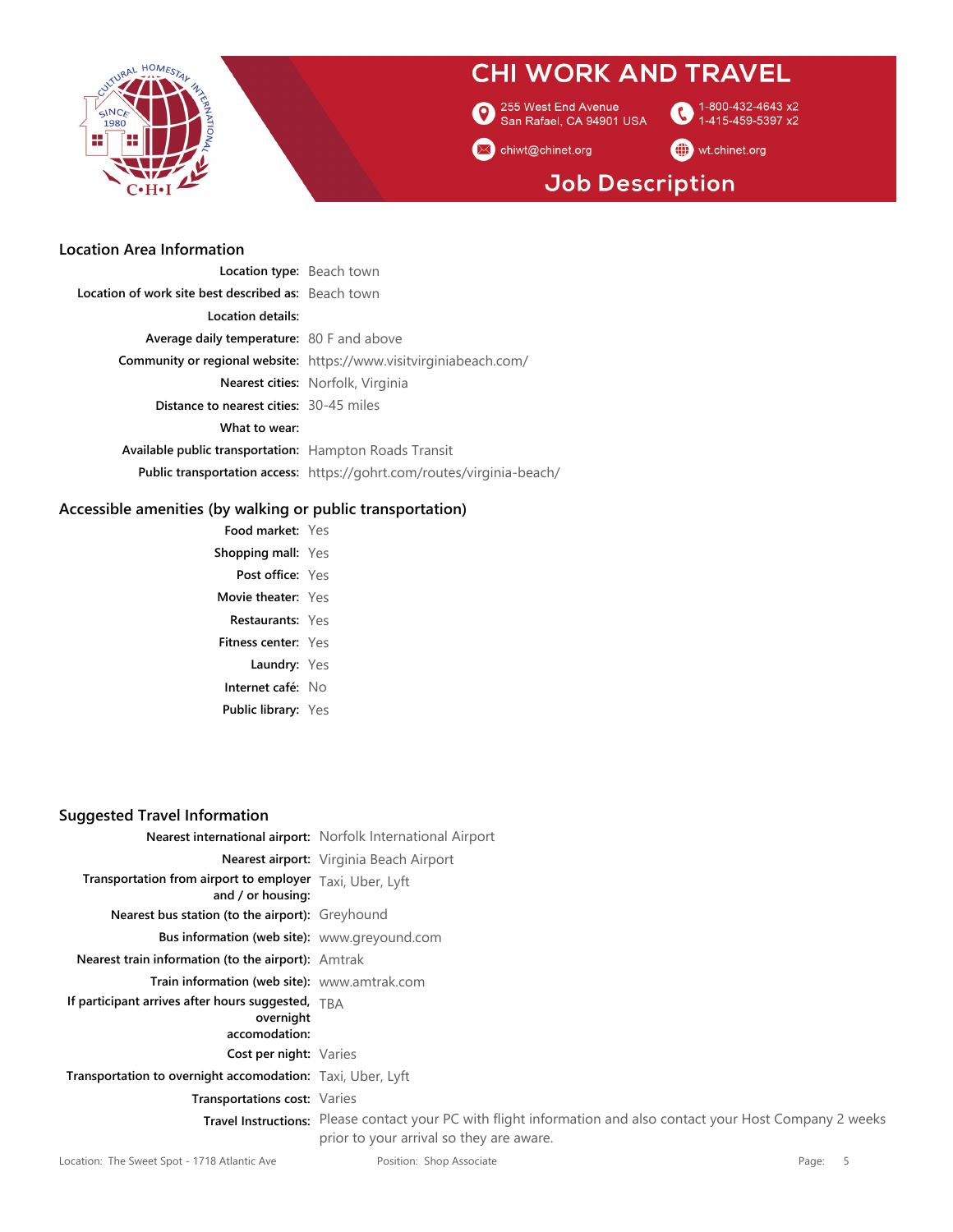

| <b>Social Security Information</b>                           |                                                                                                        |
|--------------------------------------------------------------|--------------------------------------------------------------------------------------------------------|
| Does the company require students to have $N_{\Omega}$       |                                                                                                        |
| Social Security number before arriving to                    |                                                                                                        |
| the work place?                                              |                                                                                                        |
| Does the company provide Social Security $Y_{PS}$            |                                                                                                        |
| application assistance?                                      |                                                                                                        |
|                                                              | <b>If so, details:</b> Host Company will assist you with transportation to the Social Security Office. |
|                                                              | Where is the closest Social Security office? 2875 Sabre St #100, Virginia Beach, VA 23452              |
| How far is the Social Security office from the $25-50$ miles |                                                                                                        |
| work place?                                                  |                                                                                                        |
| <b>Specific instructions:</b>                                |                                                                                                        |
|                                                              |                                                                                                        |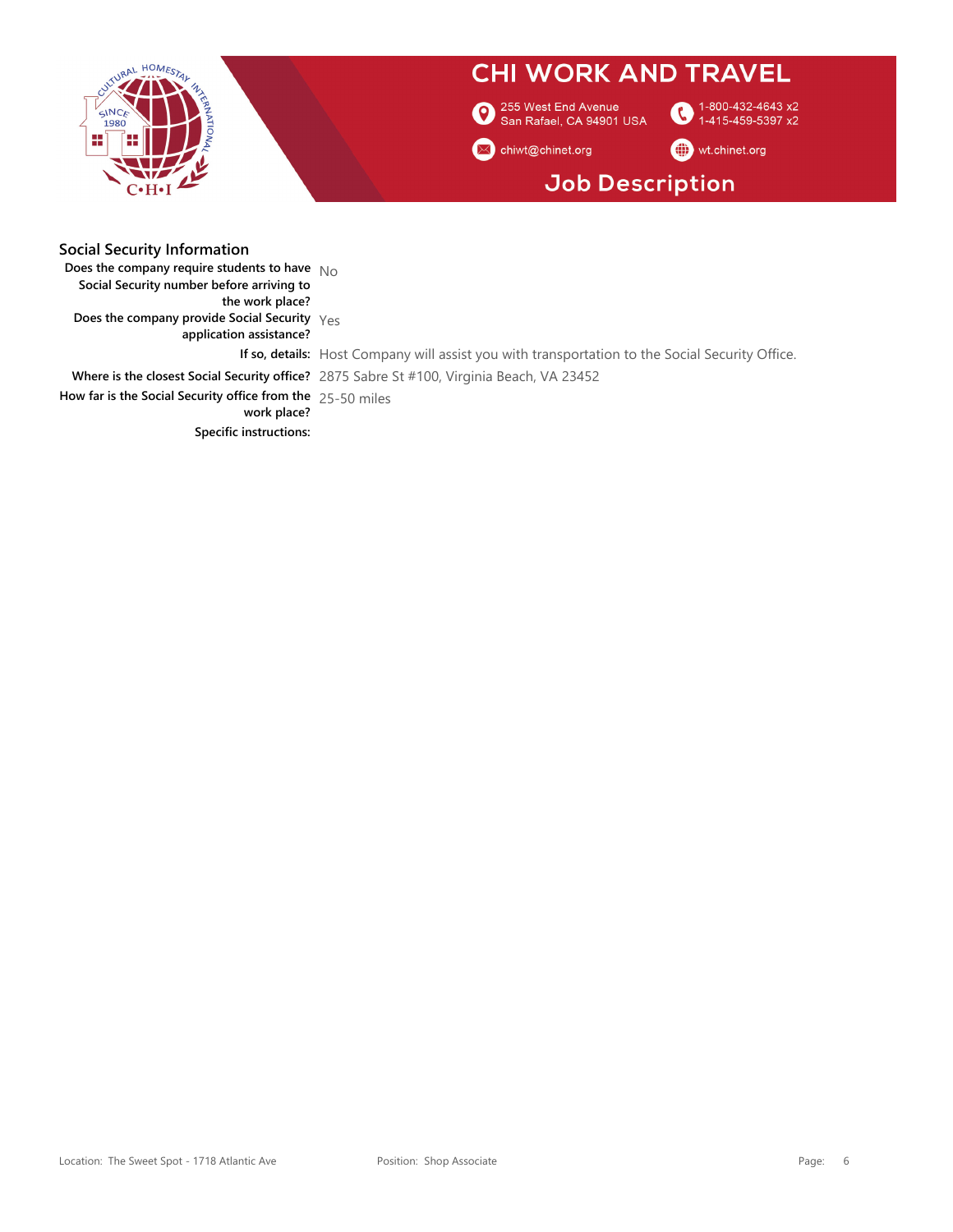

**CUL TURAL H OMESTAY I NTE R NATIONAL**

# Welcome Letter

# **W ORK & TRAVEL**

Dear Student,

Hello and Welcome! We are so happy that you will be visiting our country. Work & Travel can be difficult, especially in the beginning, but we believe you will find your experience rewarding and unforgettable. CHI is here to help! Please read carefully through this Welcome Letter.

My name is Wendie Mewszel, South Atlantic Region – Regional Assistant Manager, for Cultural Homestay International (CHI). I will be happy to answer any questions you might have and I will also be available throughout your stay to assist with any problemsthat may occur. Please rememberto check your email daily for important communications.

You must stay in contact with your CHI representative.

Warm Travel Wishes,

Wendie Mewszel

**Please read the CHI Student Handbook, which you should have received at orientation or from your student agency. You are responsible for following all rules in this handbook. The rules are in place for your health, safety, and welfare. Failure to follow the rules may result in a participant's negative program status.**

## **Be Prepared**

- Make photocopies of important documents and leave a copy with loved ones.
- Back up your digital photos, in case your phone is stolen or broken.
- Leave things you could not bear to lose at home.
- Bring your welcome letter, your important documents, two extra sets of clothes and your necessary medicine in your carry- on luggage. Checked luggage is often lost. The airline will deliver your bag to your US housing or employer once found, but it could take 3 or 4 days.
- \*If your luggage is lost, send it to your employers address to ensure delivery.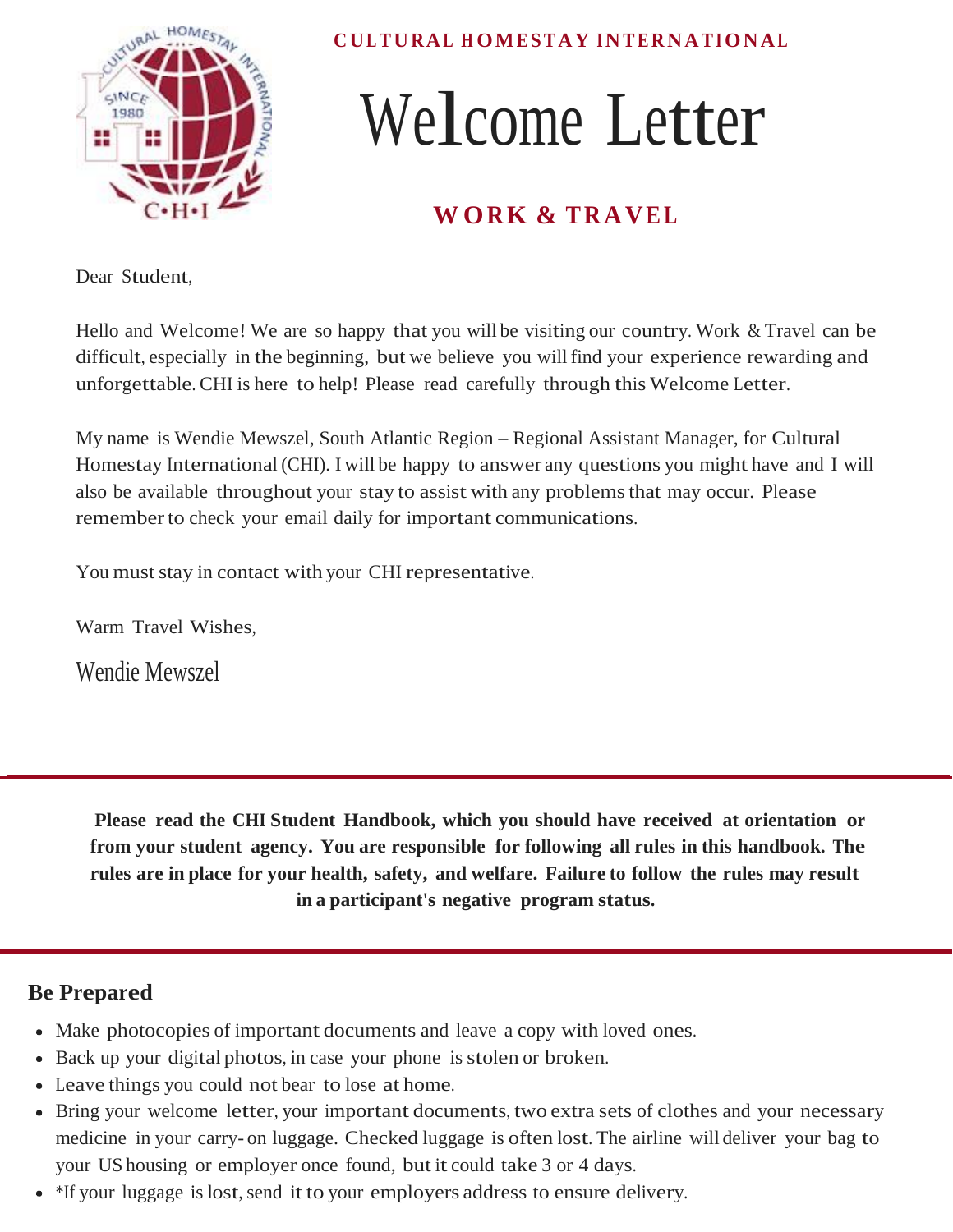• You are required to bring \$1000 with you from your country. We recommend you bring \$1200. The first few weeks of Work & Travel you will need these funds to establish yourself in a new country. You will need to pay your housing deposit, pay a week or two of rent, buy a sim card, purchase pillows, sheets, and blankets, food, uniforms, a bicycle, or have transportation money. It takes a few weeks to start working, be trained, become integrated into the schedule and get your first paycheck. You will be nervous and out of money when your first paycheck arrives. Be prepared, you are moving to another country.

## **Be Safe**

- Exercise adequate discretion, stay aware of your belongings, and avoid putting yourself into risky situations(such as unlit, deserted areas at night).
- Open a bank account, on the first day you check into your US housing, to keep the recommended \$1200 you brought from your country safe and secure. You will need this money. Never keep large amounts of money in your student housing no matter how much your trust your roommates.
- Once in the United States, never carry large amounts of money. You will have a debit card from the bank, if lost, this can always be cancelled. Do not give your PIN (personal identification number) to anyone. If you lose your cash, it cannot be replaced.
- Once in the United States, never carry your important documents or valuables to work. Keep your documents, including passport, safely hidden in your room. Never give your passport or documents to anyone (such as a landlord or employer) to keep. It is illegal for anyone to take your passport or documents from you for any reason.
- Bring an ID from your country to carry with you that can easily be replaced (University ID, residency card, drivers license). Passports are difficult and expensive to replace, and losing your passport can ruin your travel period plans.
- Establish a "do not lose it" discipline. Travelers are more likely to inadvertently lose their bags than to have them stolen. I have heard of students leaving passports under pillows, bags on the overhead rack on the bus, and documents in the taxi. Always take a look behind you before leaving any place or form of transport.
- When you are out and about, never casually or carelessly set down any small valuable item, such as a phone or wallet. Either hold it in your hand or keep it tucked away. At cafés, do not place your phone on the tabletop or purse on the back of the chair where it will be easy to snatch — keep phones and valuables in your front pocket. Make it a habit to be careful with your things; it will become second nature.
- Stay vigilant in crowds and steer clear of disturbances near you.
- Participants should use common sense, stay with a partner or friend, especially at night. It is recommended participants let a friend know where they are.
- Bicycle riders with helmets had an 85 percent reduction in their risk of head injury and an 88 percent reduction in their risk of brain injury. If you ride a bicycle in the US, wear a helmet.

## **Communicate Your Arrival Information**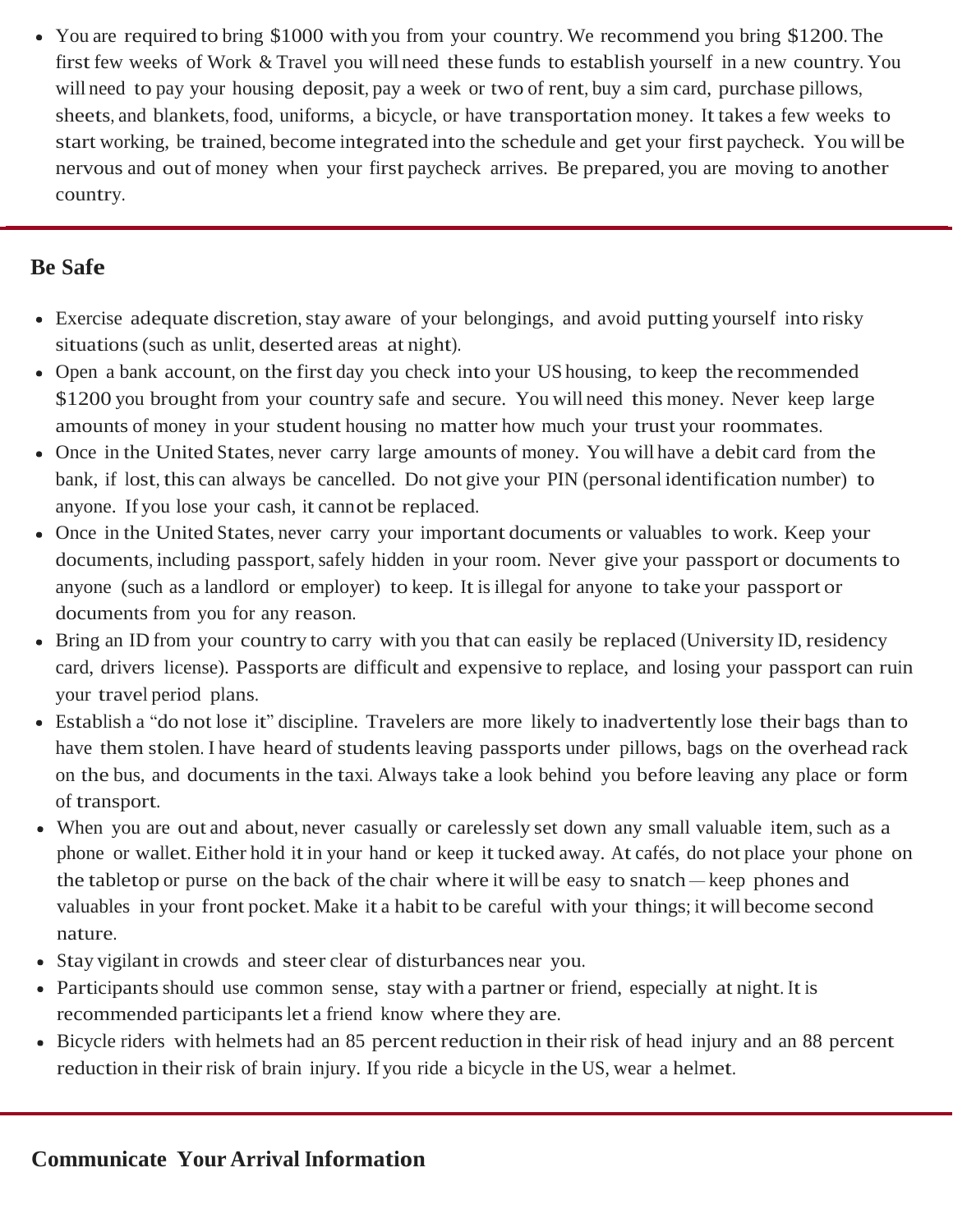- Check your email frequently for important information.
- Plan your flight accordingly: if your final destination is 5 hours away, make sure your flight arrives early in the day OR you have made a reservation at a hotel or hostel to stay overnight.
- Do not arrive late at night! You may not be able to get into your housing after 20:00.
- You must contact your CHI representative, to let them know when you will be arriving.
- You must log into **[wt.chinet.org](http://wt.chinet.org/)** to enter your flight information, as soon as you book your ticket.

### **Student and Exchange Visitor Information System: [wt.chinet.org](http://wt.chinet.org/)**

### **To access [wt.chinet.org](http://wt.chinet.org/), you need your family name as it appears on your DS-2019 form and your 11 digit DS number, starting with letter N**

- You must log into **[wt.chinet.org](http://wt.chinet.org/)** to enter your flight information, as soon as you book your ticket.
- You are required to access **[wt.chinet.org](http://wt.chinet.org/)** within three days of arrival into the United States.
- You are required to access **[wt.chinet.org](http://wt.chinet.org/)**, every month following your initial check in, for the duration of your program to complete a monthly report.
- Failure to complete SEVIS check-ins may result in a participant's negative program status.

### **Arriving at a United States Airport**

#### **The following documents you MUST have in your possession and present to the U.S. immigration officials upon arrival in the U.S.:**

- Valid passport
- DS-2019 Form, the original copy signed with blue ink. Do not accidently give your loved ones the original copy for safekeeping.
- I-901 SEVIS fee receipt
- Sponsor Letter
- J-1 Job Offer

#### **Arrival Tips:**

- The immigration officer will review all documents, validate, and place a stamp on your DS-2019 form and your passport. The officer will then return all validated documents to you, including the DS-2019 form.
- Use your "do not lose it" discipline; rememberto collect all documents from the immigration officer. This is a place students often misplace documents. Students are nervous, excited and fail to check they have received everything back before leaving the area.
- Wait to check-in on social media or take a selfie until you check you have all your documents.
- You should have no problem entering the U.S. as long as you have all the proper documentation, cooperate and communicate respectfully with the U.S. immigration officers at the airport.

#### **Traveling to your Final Destination**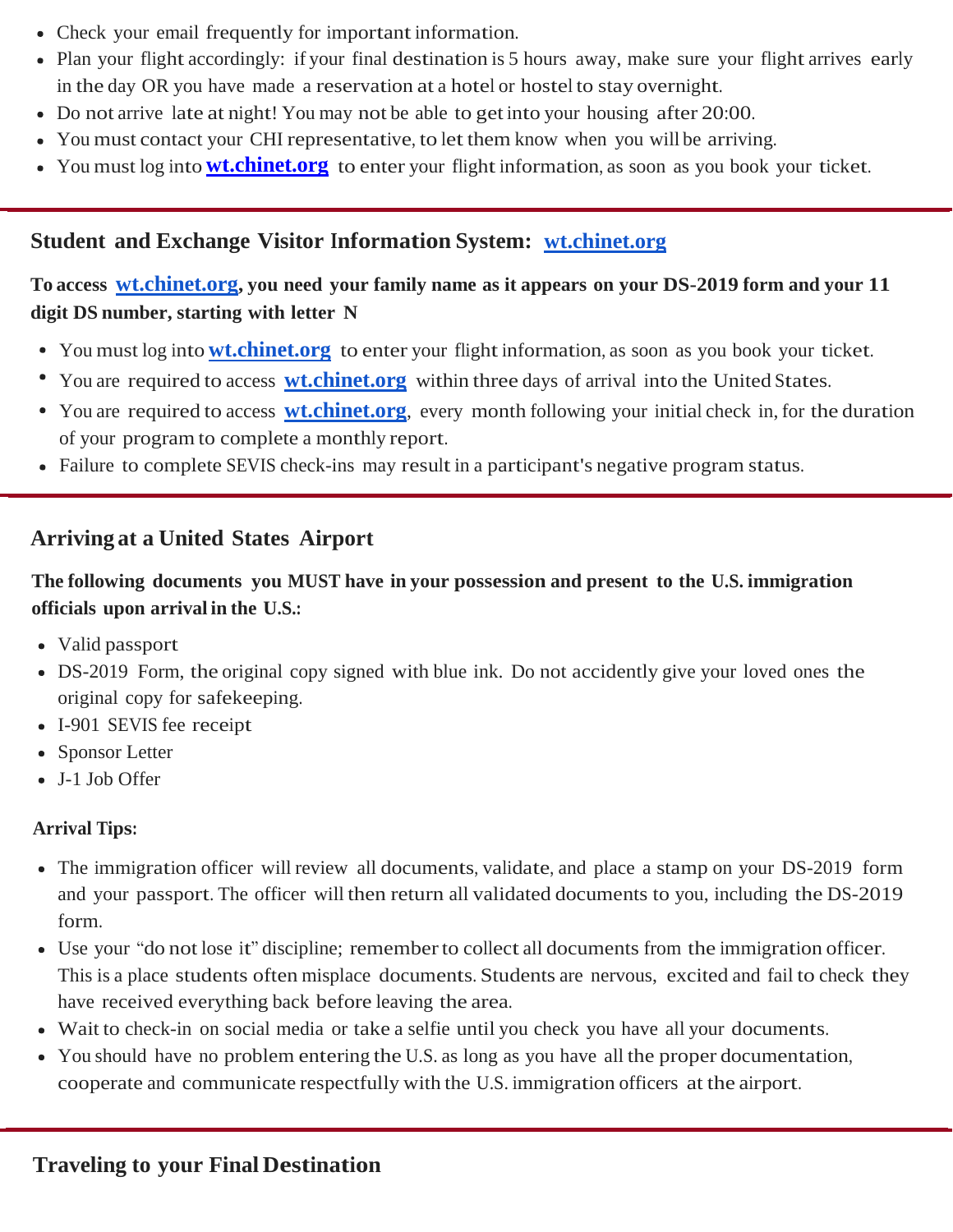- Before you leave your home country, map out your trip. [www.rome2rio.com](http://www.rome2rio.com/) is a great website for this research. Your CHI representative will send you exact instructions in a letter prior to your arrival. Check your email daily, it is very important.
- When estimating your arrival time please add extra time for waiting for baggage, eating, or missing a bus or train connection.
- Be sure to have a small amount of American currency for regional travel before leaving the airport. Do NOT accept rides from strangers at the airport!
- Plan accordingly, if arriving late at night, please stay in a hotel or hostel and travel in the morning. (You will not be able to get into your housing if anyoning late at night.)

### **Arriving at your Final Destination | What do <sup>I</sup> need to do now?**

- It is very important that you log into the SEVIS system within three days of your arrival. Log into **[wt.chinet.org](http://wt.chinet.org/)** or if you have no access to the web, call CHI for assistance at 1-800-432-4643. There are SERIOUS consequences if you do not validate your visa, beginning with a cancellation of your visa, so do it as soon as possible!
- Go to your employer; let them know you have arrived safely. They will provide you with your orientation/start date.
- 24 hours after entering the United States you will be required to retrieve a document on the internet called an I-94.
- Wait 5 business days after checking into SEVIS and report to the Social Security office to apply for a Social Security number.

#### **<sup>I</sup> - 94**

The I-94 Form is the Arrival / Departure Record that is issued by the immigration officer at the airport **to all foreign visitors entering the United States. AllI-94 records are created electronically and accessible online 24 hours after arrival.**

#### **Retrieval Tips:**

- Wait 24 hours following your arrival in the US before you attempt to retrieve your I-94 number.
- Ensure that the computer you are using is connected to a printer (local library).
- Go to the https://i94.cbp.dhs.gov
- Enter the required information in all CAPITAL letters. Please make sure you enter your name exactly as it appears in your passport
- Click Submit
- You must print this document; it is a required document at Social Security

## **Applying for a Social Security Number**

**You must register with the local Social Security Office to get your card and number. YOU MUST WAIT**  TO RECEIVE YOUR "S" STATUS, before you apply for a Social Security card! This in most cases takes 5 **business days from the day you first checked into SEVIS.**